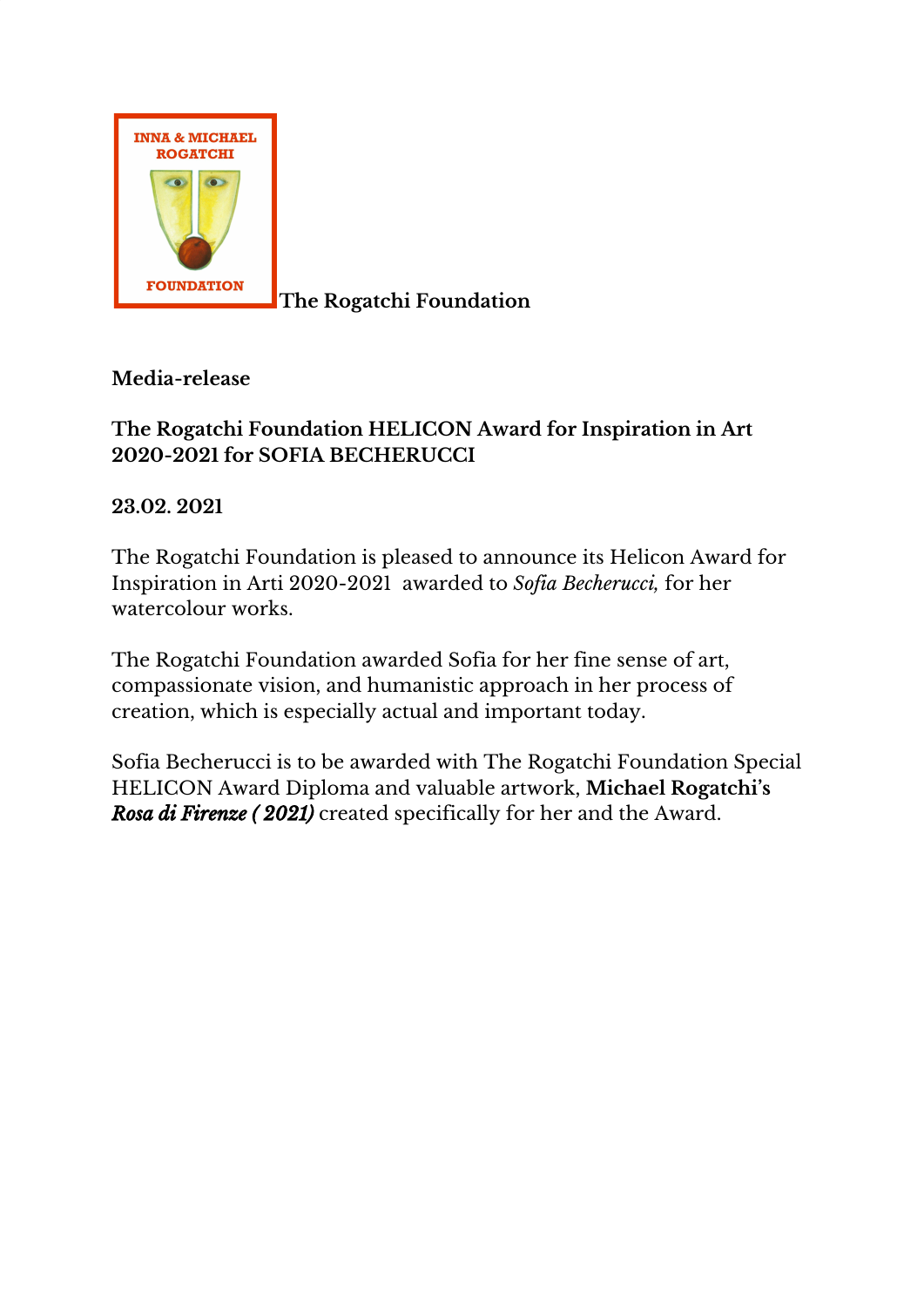

*Michael Rogatchi ©. Rosa di Firenze. Indian Ink, oil pastels on dark-blue Italian hand-made cotton paper. 50 x 35 cm. 2021.*

By selecting the artwork of a renowned artist depicting the artist's reflection to the lyricism of Italy in general, to Firenze in particular, which is the cradle of the Renaissance, the place in which Michael Rogatchi works a lot, and the native place of our laureate this year Sofia Becherucci, The Rogatchi Foundation would like to emphasise the organic connection of its Helicon Award with Italy, Italian art and culture, the source of inspiration for generations of artists in the past, present and future.

We would like to award Sofia Becherucci for her fine understanding of the purpose of art, palpable humanism in her works, emphatic comforting quality, warmth and soft compassion in her art, and all expressed in a fine and professional way. These qualities and the attitude are especially important at the present time.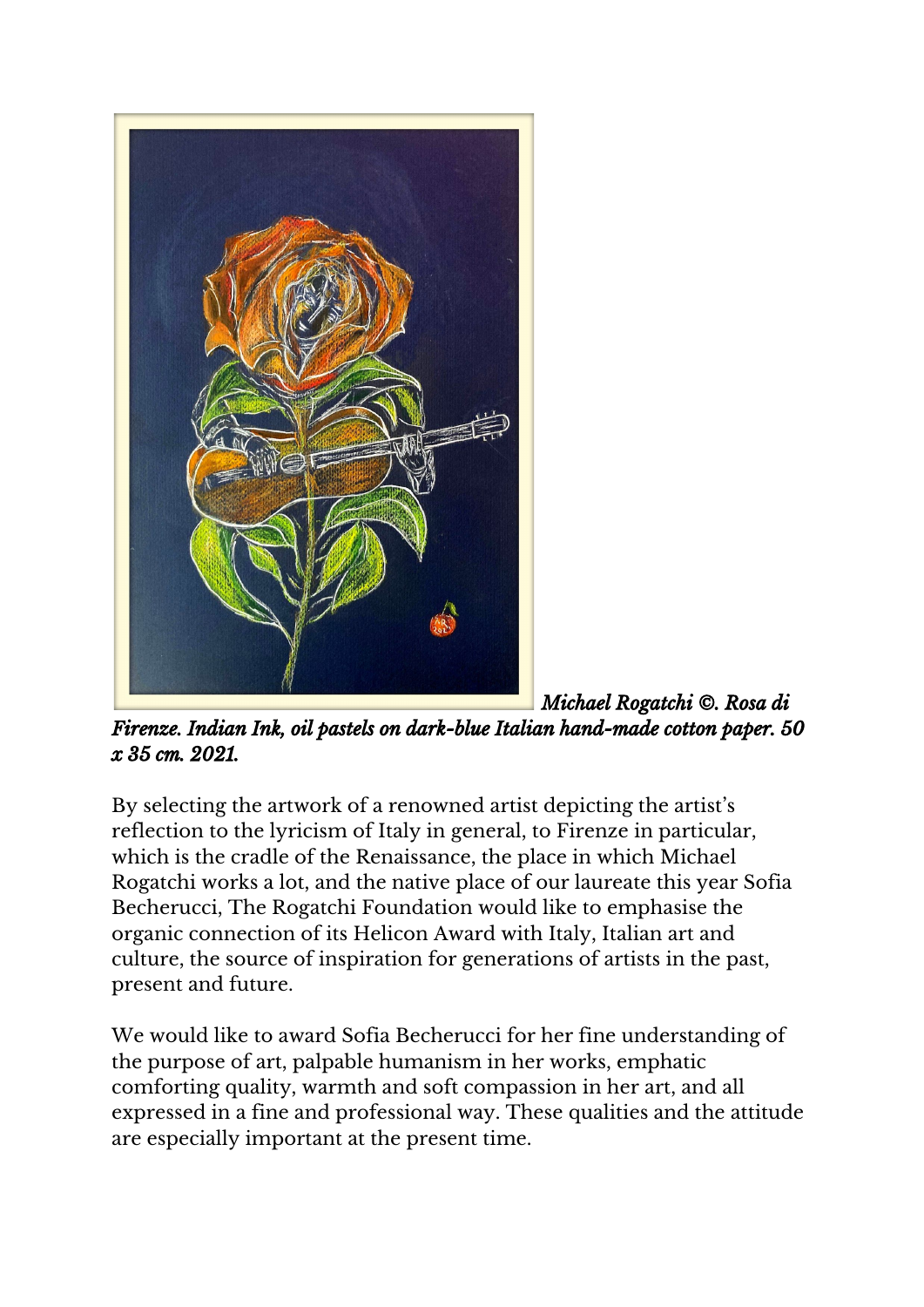

Artist Sofia

Becherucci, Milan, Italy.